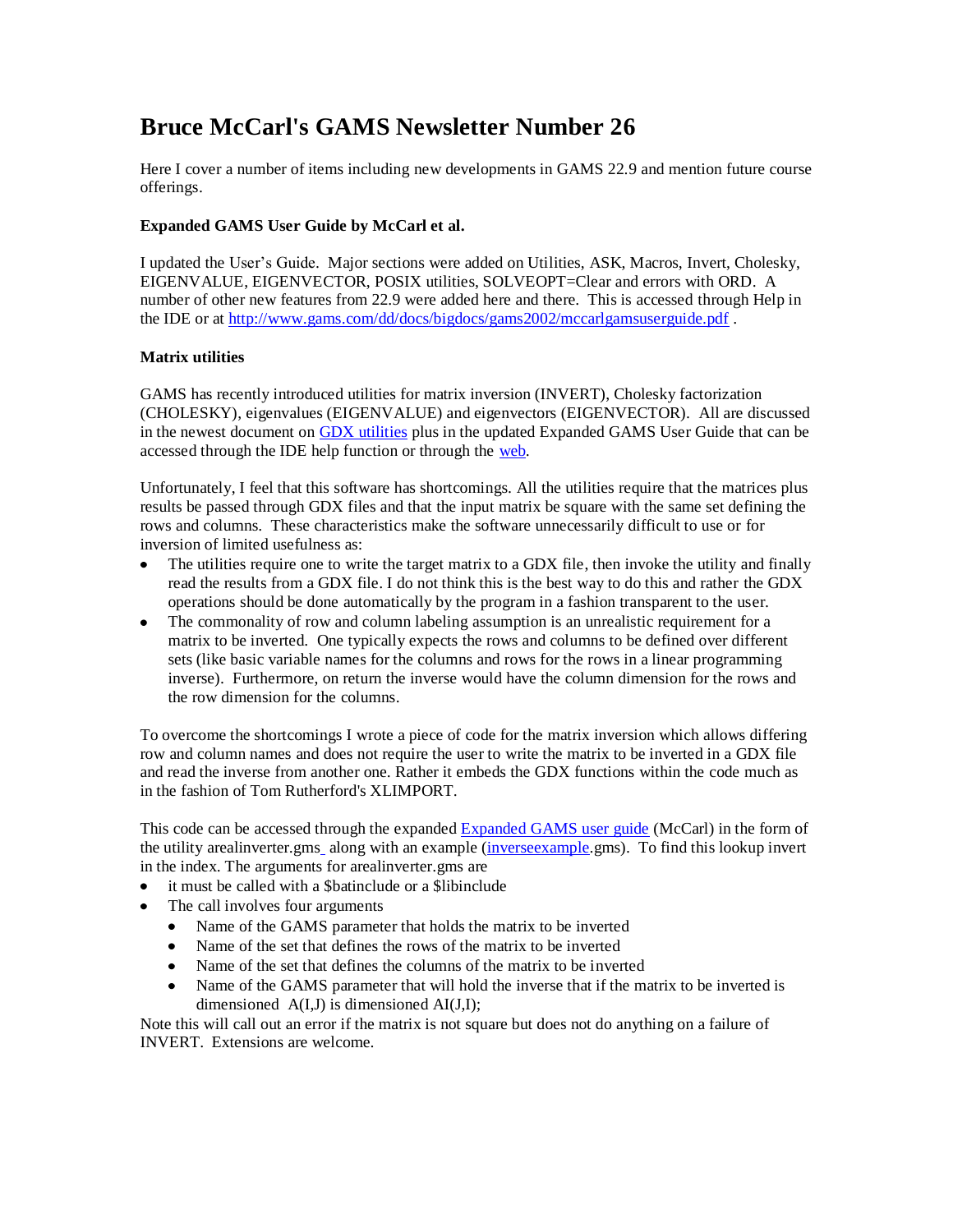### **Macros**

GAMS now includes the ability to define macros. The definition takes the form

```
$macro name macro body
$macro name(arg1,arg3,arg2,..) macro body with arguments arg1,..
```
For example, let us define a simple macro that forms 1 over an item

```
$macro oneoverit(y) 1/y
```
which can be used as follows

**z = oneoverit(x1)+oneoverit(x2);**

and will translate (hereafter called expand) into the following within the GAMS code:

**z = 1/x1 +1/x2;**

as GAMS recognizes **oneoverit(x1)** as a macro and substitutes x1 for y in expanding it and does the same for x2.

Macros can also have multiple arguments separated by commas

**\$macro ratio(a,b) a/b** 

which when called with

**z = ratio(x1,x2);**

will expand into the following within the GAMS code:

**z = x1/x2;**

More details on macros are covered in the expanded GAMS guide by going to the index section and making the choice macro. In particular

- Macros can be nested
- Exactly what characters are replaced can be more carefully controlled using ampersands & or &  $\&$ in the macro body.
- Macros can be used in report writing and when a variable is identified then if used in conjunction with the new dollar command \$ondotl a .L suffix is automatically added allowing one to use code in the model and the same code without alteration in report writing.
- Show now shows the active macros
- Macro definitions are preserved in a save/restart file and are available again when performing a continued compilation.

#### **Save, replace and at last Clear**

I am pleased to report GAMS has introduced a feature that fixes an item I called a bug in a 2001 [newsletter.](http://www.gams.com/mccarl/newsletter/news4.htm) Namely solveopt has a new choice Clear. For years I have experienced a problem that when a model is solved with a variable eliminated that cases can arise where the solution values for the eliminated variables are maintained in GAMS and bias reports generating using variablename.L. This happened whether setting Solveopt=replace or merge but now one can use Solveopt=clear. I am grateful to GAMS for resolving this issue as it has been a frequent irritant for me.

#### **Ordered sets and Compile Errors**

Use of the GAMS command ORD sets requires the subject set to be ordered. Ordered sets are typically ones with explicit set elements. Unordered sets generally have elements that are calculated. They also occur when elements in explicit sets appear in different order across more than one set. The last case is illustrated in the following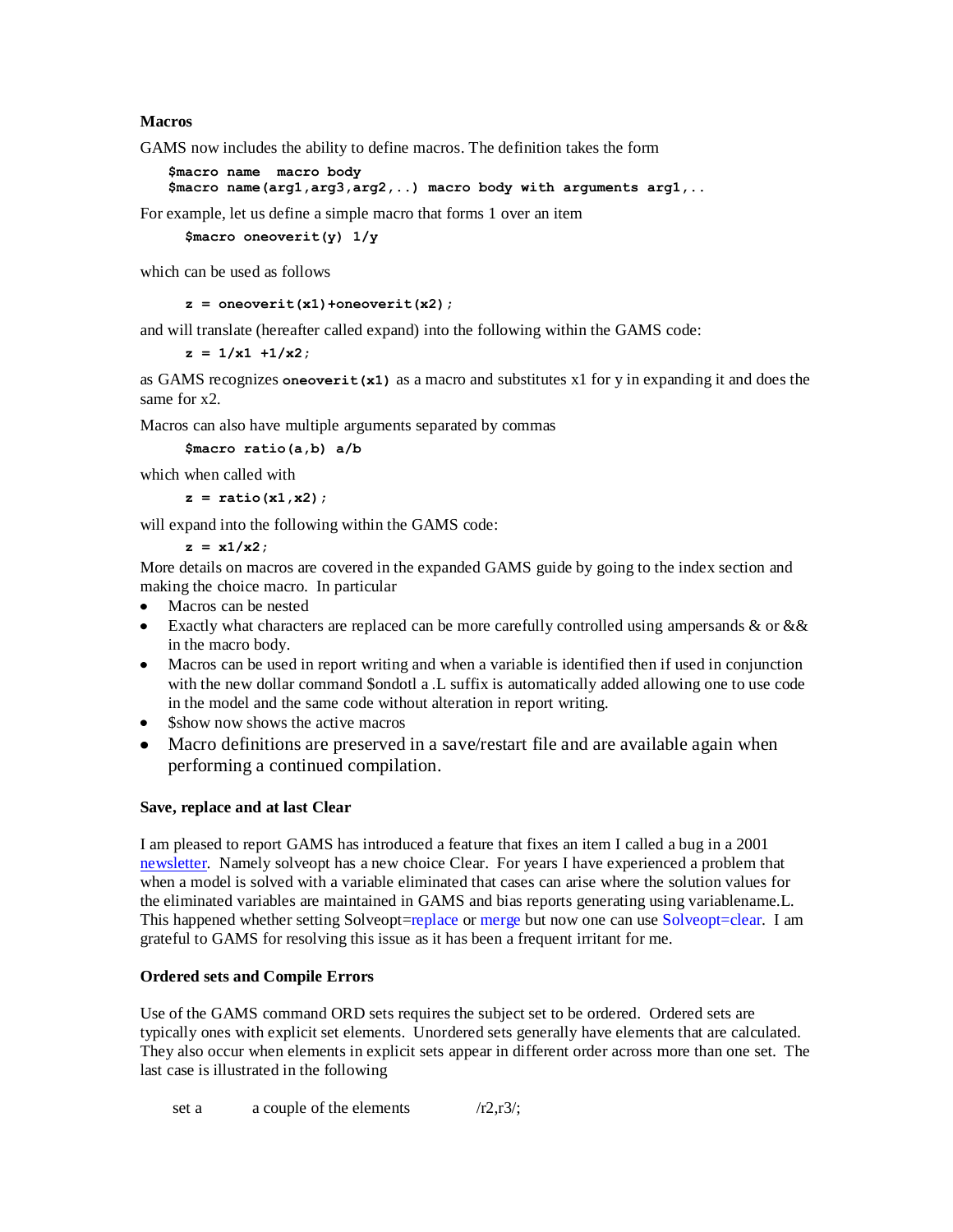| set b                                                           | more elements                                       | $/r1$ *r4/;          |
|-----------------------------------------------------------------|-----------------------------------------------------|----------------------|
| set ala                                                         | all the elements                                    | $\sqrt{s}1\$ {s}10/2 |
| set alb                                                         | some elements in different order $\frac{1}{3}$ .s1. |                      |
| where an error would occur if one used ORD on set b or set alb. |                                                     |                      |

To avoid this all elements would need to appear in the same order with the largest set defined first.

#### **Demise of GAMSBAS**

The next release will spell the demise of GAMSBAS, a "solver" that I wrote to save an advanced basis. Today the use of the option savepoint and the Execute\_loadpoint options provide superior capabilities (See the sections on a basis or these commands in the expanded GAMS User's Guide for explanation) so I have abandoned use of GAMSBAS and do not oppose dropping it. For those using GAMSBAS if you really want GAMS to retain it you should email [support@gams.com](mailto:support@gams.com) with your opinion.

#### **Executing GAMS Batch jobs in the IDE**

I frequently find it desirable to run a multistage GAMS job involving saves and restarts. This started when I was largely using Linux but today I am largely on a PC employing the IDE. There are several approaches to run multiple step jobs within the IDE including use of

- An IDE script
- \$CALL
- EXECUTE.

The latter two would be implemented operating over either a DOS batch file or a series of commands each individually starting up a GAMS job.

Initially I was quite interested in using IDE script files but unfortunately have discovered that scripts have a number of issues including limiting my ability to save the results of any editing on doing while the job is running. Nor do scripts work very well if I happen to change projects again while a job is running. This is a major issue to me when running a long job in effect in the background on a multiple core PC and caused me to abandon the IDE script files.

I then began to write GAMS jobs like the following

execute "GAMS trandata s=s1" execute "GAMS tranmodl  $r=s1$   $s=s2$ " execute "GAMS tranrept r=s2"

but these runs did not put anything in the log file so I could not tell what their progress was (note I could manually insert log messages as discussed in the expanded user guide under the comparative runs chapter but this did not always get done).

Recently, the people in GAMS helped me solve this using code like the following

\$set gamsparm "ide=%gams.ide% lo=%gams.lo% errorlog=%gams.errorlog% errmsg=1" execute "GAMS trandata % gamsparm%  $s=s1$ " execute "GAMS tranmodl %gamsparm%  $r=s1$  s=s2" execute "GAMS tranrept %gamsparm% r=s2"

The gamsparm item here is what I call a control variable in the expanded GAMS User's Guide and in this particular case it is being set up to tell GAMS that the

- $\bullet$  IDE is being used (ide=1 on a PC)
- To write the log to a file which in turn is intercepted by the IDE ( $10=3$  on a pc)
- To redirect a given number of error messages to that file (errorlog=99 on a pc)